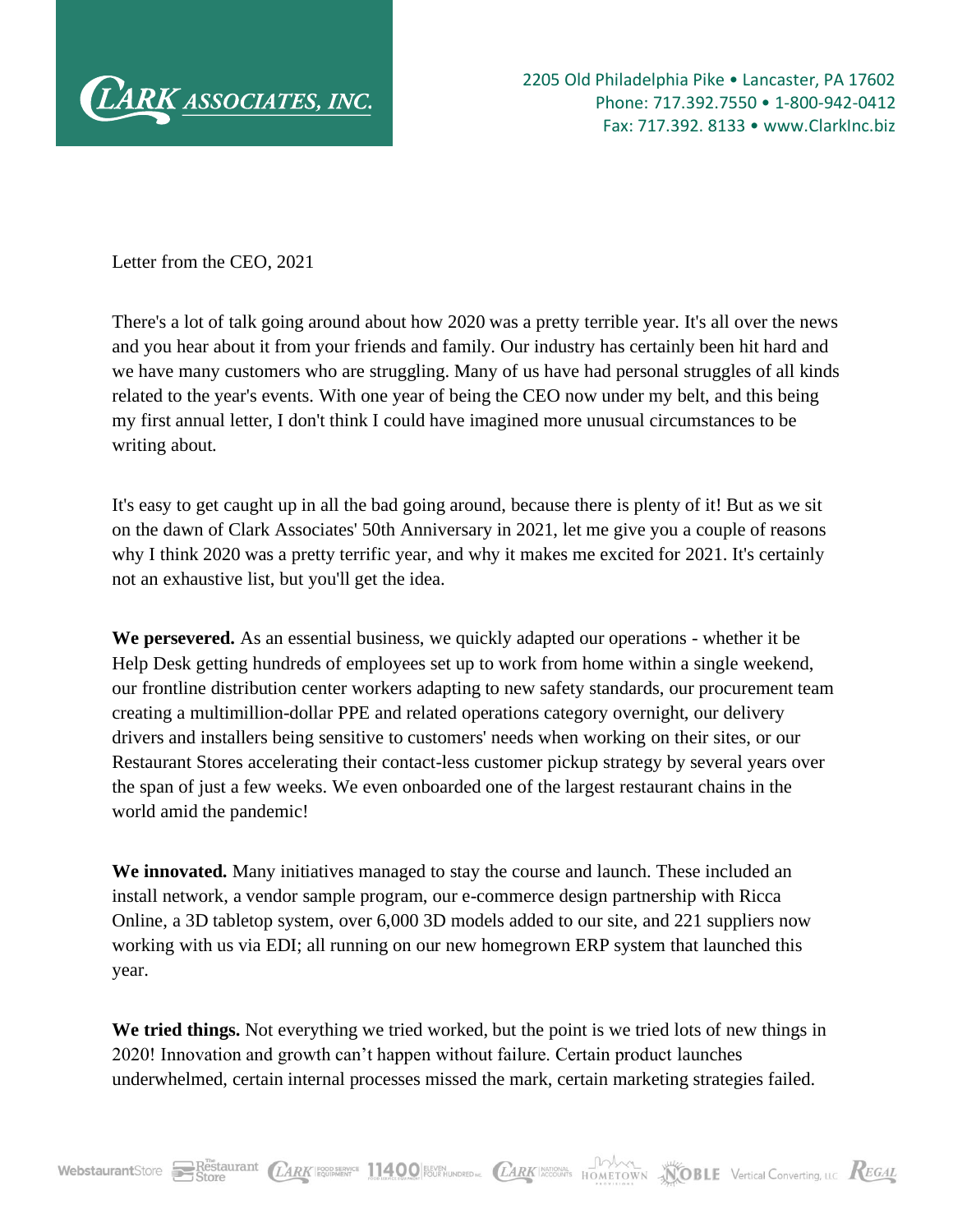

We can't celebrate our successes without celebrating the guts it takes to try new things and take chances.

**We invested.** We invested time, money, and brainpower, and we didn't hold back with any of them. We opened 3 new Restaurant Stores in a single year, more than ever before in our history. Our new 550,000 square foot Bloomsburg distribution center began shipping its first orders. Our Georgia facility received its first million-dollar automated packaging robot. Our IT development staff grew by 45%. And we continue to have the nation's largest inventory of food service equipment and supplies, with over \$200 million of ready-to-ship inventory spread across our several million square feet of nation-wide distribution centers.

**We had some fun.** There was no shortage of team virtual happy hours, and we also continued the tradition of Halloween costume contests and spirit weeks in several departments. Even the office dogs that so many of us have missed got some visitation time via Google photo sharing albums.

**We strived to be better.** Our business service group made several enhancements to our benefits program ranging from student loan reimbursement, parental leave, bereavement leave, PTO, and the addition of Carebridge employee assistance. We also launched diversity and inclusion teams, which include nearly 100 employees to help champion areas where we can improve as a company.

**We gave back.** This past spring, we handed out \$100,000 in restaurant gift cards that we purchased from our loyal customers who needed the support. We also hosted a virtual edition of our annual Derby Day fundraiser, raising \$1 million that was distributed to area charities. And nearly 300 employees contributed in Lancaster's Extraordinary Give day where we handily topped the list as the #1 business fundraiser.

**We grew.** Pick your growth metric, we grew them all!

- *Sales:* The pandemic slowed us down, but we managed to achieve year over year sales growth in 2020, including nearly \$200m in organic sales growth, making it another year of record-breaking revenue.
- *Employees:* Our total employee base grew by over 900 to 4,100 total employees in 2020. Several hundred promotions from within the company occurred as well, including 10